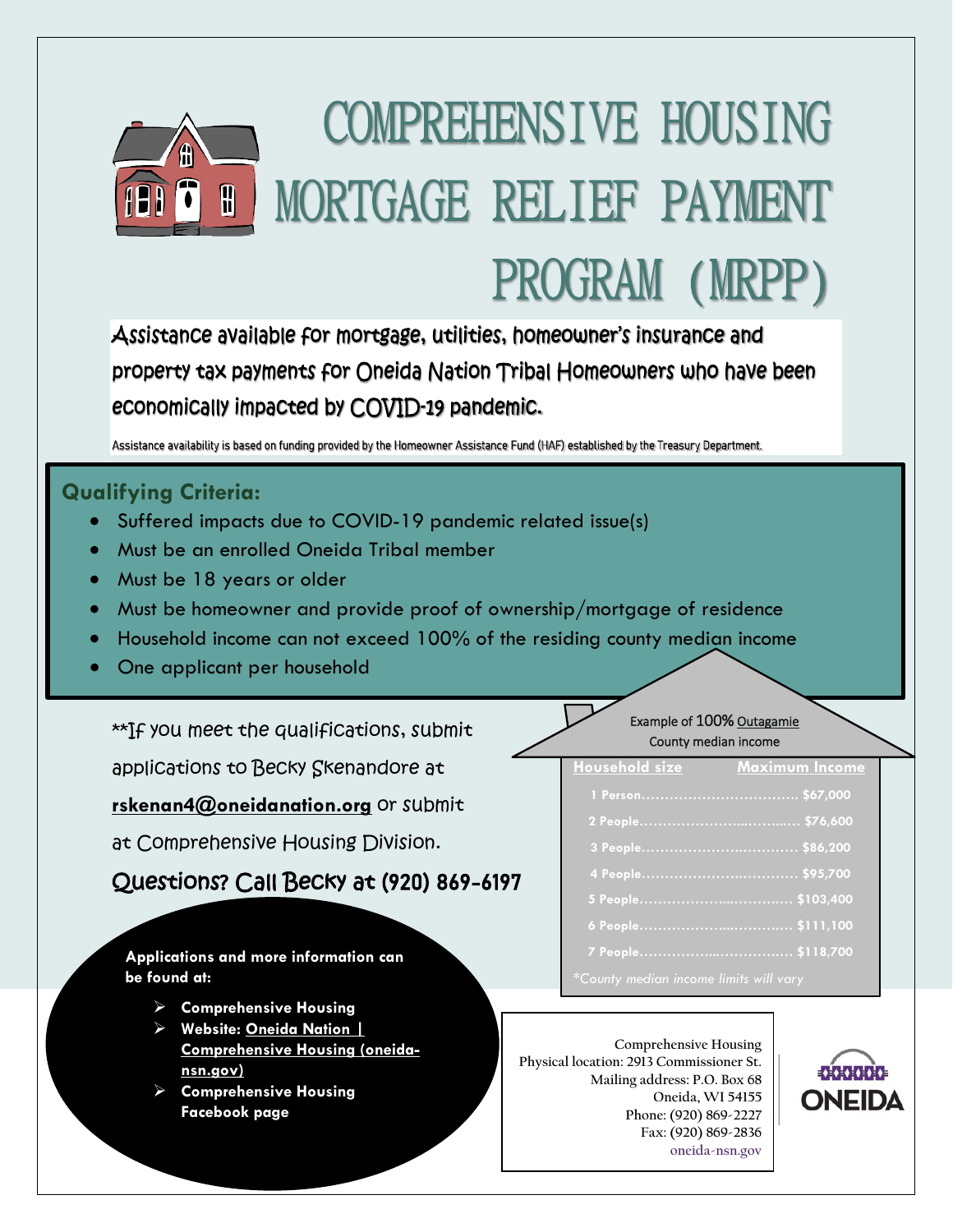Comprehensive Housing Division 2913 Commissioner Street • P.O. Box 68 • Oneida, WI 54155 Phone:920-869-2227 Fax:920-869-2836 oneida-nsn.gov



## Mortgage Relief Payment Program (MRPP) Application

**Purpose:** To provide relief to Oneida Nation Tribal homeowners that have been economically impacted by COVID-19 pandemic to assist with mortgage payments, utilities, homeowner's insurance and property taxes. In accordance with the Mortgage Relief Payment Program regarding the Homeowner Assistance Fund (HAF), applicants must meet the following conditions to be eligible:

#### **Qualifying Criteria:**

- Suffered impacts due to COVID-19 pandemic related issue(s)
- Must be an enrolled Oneida Tribal Member
- Must be 18 years and older
- Must be a homeowner and provide proof of ownership
- One applicant per household
- Household income not to exceed 100% of the residing county median income

#### **Required verifications:**

- Copy of Tribal ID/Valid Identification
- Current Utility bill (dated within the last 30 days)
- Proof of **all adult** household income for the last 30 days (TANF/W2, pay stubs, unemployment, SSI, SSDI, Disability payment, workman's compensation, child support, alimony, veteran's benefits, selfemployment, taxes, etc.)
- Provide current mortgage statement, current mortgage agreement or a mortgage verification form completed by the mortgage lender
- Vendor, W-9, ACH forms will need to be complete if the receiving lender is not a current vendor of Oneida Nation (All forms to be completed by each business receiving payment)

**All required verification MUST be submitted with a fully and clearly completed application. Incomplete applications will delay processing of applications. If submitting electronically, cellphone pictures are not acceptable. Documents must be emailed, faxed, mailed in or dropped off at Comprehensive Housing.**

| Applicant First and Last Name: |         |                                          |                    | DOB: |                |  |
|--------------------------------|---------|------------------------------------------|--------------------|------|----------------|--|
| Address:                       |         | City:                                    |                    |      | State:         |  |
| Zip:                           | County: |                                          | Social Security #: |      |                |  |
| <b>Phone Number:</b>           |         | <b>Enrolled Member of Oneida Nation:</b> |                    |      | Enrollment No. |  |
|                                |         | $\Box$ YES $\Box$ NO                     |                    |      |                |  |
| Email:                         |         |                                          |                    |      | Annual Income: |  |





| <b>Household Size</b>                 | <b>Maximum Income</b> |
|---------------------------------------|-----------------------|
|                                       |                       |
|                                       |                       |
| 3 People \$86,200                     |                       |
|                                       |                       |
| 5 People \$103,400                    |                       |
| 6 People \$111,100                    |                       |
| 7 People \$118,700                    |                       |
| 8 People \$126,400                    |                       |
|                                       |                       |
| *County median income limit will vary |                       |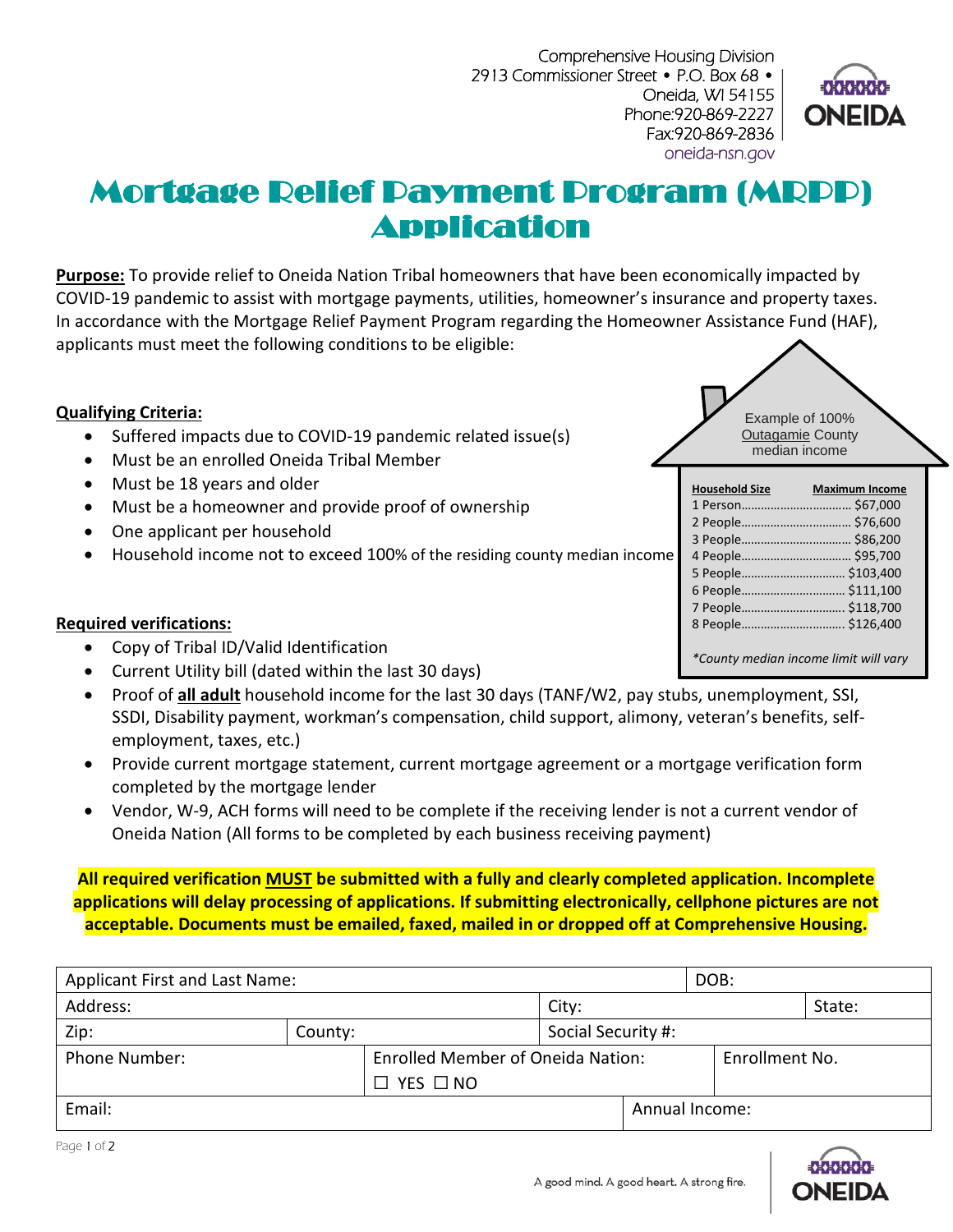#### All adult income needs to be included with your application.

If Applicable:

| Co-Applicant First and Last Name:                                |         |                            |                    | DOB:           |        |  |  |
|------------------------------------------------------------------|---------|----------------------------|--------------------|----------------|--------|--|--|
| Address:                                                         |         |                            | City:              |                | State: |  |  |
| Zip:                                                             | County: |                            | Social Security #: |                |        |  |  |
| <b>Enrolled Member of Oneida Nation:</b><br><b>Phone Number:</b> |         |                            |                    | Enrollment No. |        |  |  |
|                                                                  |         | $\square$ yes $\square$ no |                    |                |        |  |  |
| Email:                                                           |         |                            | Annual Income:     |                |        |  |  |
|                                                                  |         |                            |                    |                |        |  |  |

List all household members that live with you.

(Additional members can be added to the back of the form)

| <b>Name</b>                 | Relationship | <b>DOB</b> | <b>Enrollment</b><br><b>Number</b> | <b>Type of Assistance Requesting:</b>                                                                                               |
|-----------------------------|--------------|------------|------------------------------------|-------------------------------------------------------------------------------------------------------------------------------------|
| 1.<br>2.<br>3.<br>4.<br>5.  |              |            |                                    | Mortgage assistance<br>Mortgage reinstatement<br>Utility assistance (include bill with the<br>application)<br>Homeowner's insurance |
| 6.<br>7.<br>8.<br>9.<br>10. |              |            |                                    | assistance (include policy with the<br>application)<br>Property tax assistance (include<br>property tax bill with the application)  |

I attest/swear that I/my household have experienced a reduction in household income, incurred significant costs, or experienced other financial hardship after January 21, 2020 due to COVID-19 pandemic in the following way(s).

#### **[Please check all that apply]**

| Homeless/Displacement      | Family death/illness due to COVID |
|----------------------------|-----------------------------------|
| Unemployed                 | Increased childcare needs         |
| Laid off/Furlough/Job Loss | <b>Transportation cost</b>        |
| Quarantined/Isolation      | Other:                            |
| Company Closed/Less hours  |                                   |

By signing this form either manually or electronically I agree that all the statements and attestations are true and accurate.

| <b>Applicant Signature:</b> |                                  | Date: |
|-----------------------------|----------------------------------|-------|
| Co-Applicant Signature:     |                                  | Date: |
|                             | <b>**Important Information**</b> |       |

**\*\* Applications will be processed in the order they are received. CHD will not be responsible if a payment is made after a due date or if any late fees are incurred during the processing of applications \*\***

*Assistance availability is based on funding provided by the Homeowner Assistance Fund (HAF) established by the Treasury Department.*